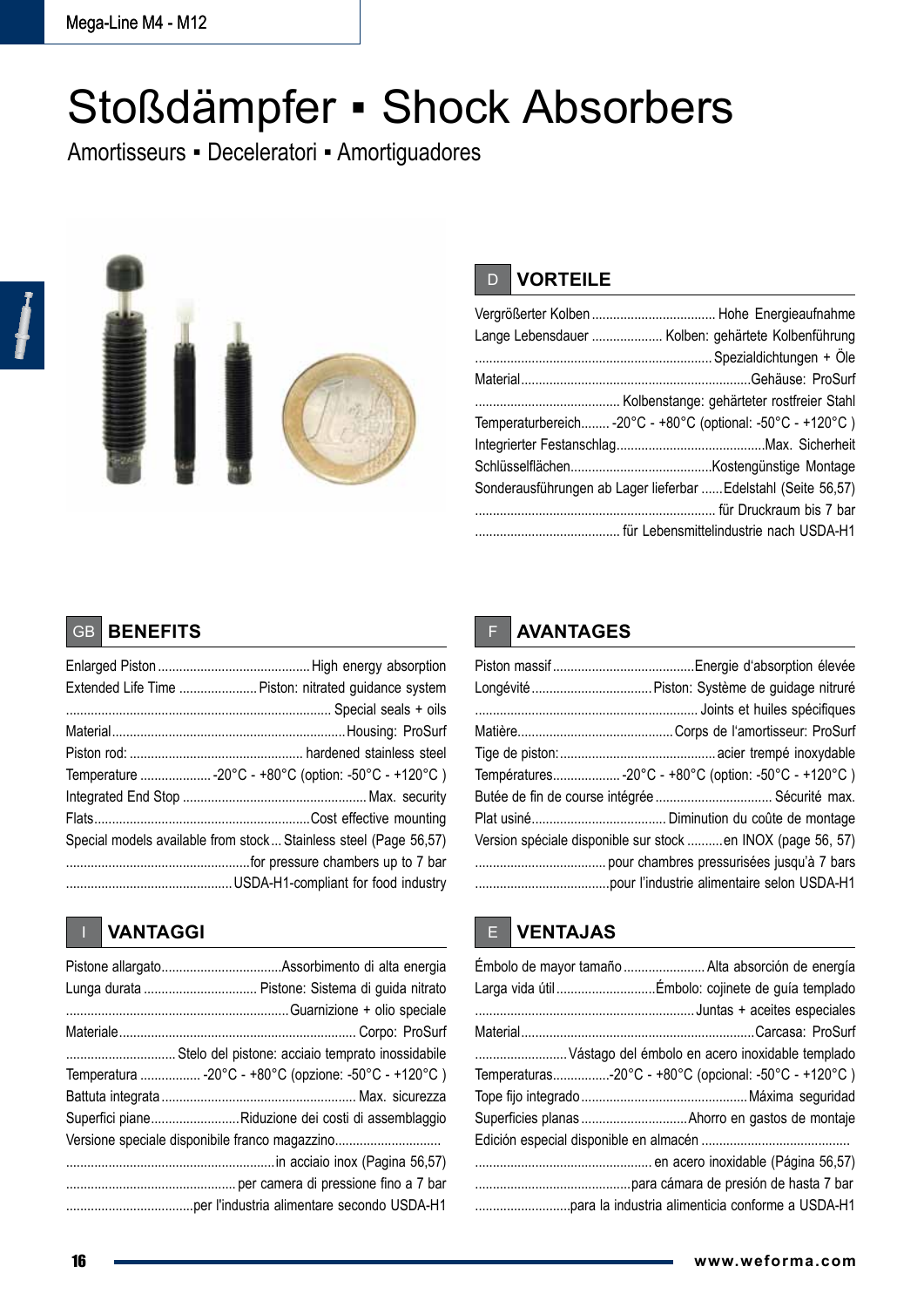

**\*A**: Kunststoff ▪ Plastic ▪ Plastique ▪ Plastico ▪ Plástico / **AP:** Soft Touch / **AS:** Stahl ▪ Steel ▪ Acier ▪ Acciaio ▪ Acero

#### ABMESSUNGEN ▪ DIMENSIONS ▪ DIMENSIONI ▪ DIMENSIONES

|                   | GW                | A    | B    | $\sim$<br>U | øD  | øE (A) | øE (AP) | øE (AS)                  | F(A) | F(AP) | F(AS) |     | <b>SW</b> | SW <sub>1</sub> |
|-------------------|-------------------|------|------|-------------|-----|--------|---------|--------------------------|------|-------|-------|-----|-----------|-----------------|
|                   |                   | mm   | mm   | mm          | mm  | mm     | mm      | mm                       | mm   | mm    | mm    | mm  | mm        | mm              |
| WS-M $4 \times 4$ | M 4 x 0.35        | 29,0 | 25,0 | 2,0         | 1,5 | 3,0    | 4,3     | $\overline{\phantom{a}}$ | 33,0 | 33,0  | ٠     | 3,0 | 3,0       | 7,0             |
| WS-M 5 x 4        | M 5 x 0.5         | 29,0 | 25,0 | 2,0         | 1,5 | 3,0    | 4,3     | ٠                        | 33,0 | 33,0  | ۰     | 3,0 | 4,0       | 8,0             |
| $WS-M 6 x 5$      | M 6 x 0.5         | 32,0 | 27.0 | 2.0         | 2,0 | 5,0    | 5,3     | $\overline{\phantom{a}}$ | 37.0 | 37,0  | ٠     | 3.0 | 4,0       | 8,0             |
| WS-M $8x5$        | M 8 x 1           | 35,0 | 30,0 | 2,5         | 2,3 | 6,0    | 6,5     | ٠                        | 41.0 | 41,5  | ٠     | 3.0 | 5,5       | 11.0            |
| WS-M 10 x 6       | $M$ 10 $\times$ 1 | 37,0 | 31.0 | 2.5         | 3,0 | 6,0    | 8,5     | 8,5                      | 43.5 | 43,5  | 43.5  | 3.0 | 7,0       | 13,0            |
| WS-M 10 x 8       | $M$ 10 $\times$ 1 | 48,0 | 40.0 | 2,5         | 3,0 | 6,0    | 8,5     | 8,5                      | 54.5 | 54,5  | 54.5  | 3.0 | 7,0       | 13,0            |
| WS-M 12 x 10      | M 12 x 1          | 61,0 | 51,0 | 2,5         | 4,0 | 10,0   | 10,0    | 10,0                     | 69,0 | 69,5  | 69,0  | 4,0 | 9,0       | 14,0            |

#### LEISTUNGEN ▪ PERFORMANCE ▪ CARATTERISTICHE TECNICHE ▪ CARACTERÍSTICAS TÉCNICAS

|                   | Hub            | Energieaufnahme - Energy absorption |                                               |             | Effektive Masse - Effective mass |               |                          | Aufprallgeschwindigkeit | Rückholfederkraft             |
|-------------------|----------------|-------------------------------------|-----------------------------------------------|-------------|----------------------------------|---------------|--------------------------|-------------------------|-------------------------------|
|                   | Stroke         |                                     | Energie d'absorption - Assorbimento d'energia |             | Masse effective                  |               |                          | <b>Impact Speed</b>     | Return spring force           |
|                   | Course         | Absorción de energía                |                                               |             | Massa effetiva - Masa efectiva   |               |                          | Vitesse d'impact        | Force du ressort              |
|                   | Corsa          | Constant load*                      | Emergency**                                   |             | $-1$ (soft)                      | -2 (medium)   | $-3$ (hard)              | Velocità d'impatto      | Forza di ritorno              |
|                   | Carrera        |                                     |                                               |             |                                  |               |                          | Velocidad de impacto    | Fuerza del muelle recuperador |
|                   | mm             | Nm/HB (max.)                        | Nm/HB (max.)                                  | Nm/h (max.) | min. - max.kg                    | min. - max.kg | min. - max.kg            | m/s                     | N                             |
| WS-M $4 \times 4$ | $\overline{4}$ | 0.4                                 | 0.7                                           | 1500        | $0,1 - 1$                        | $0.9 - 3.2$   | $\overline{\phantom{a}}$ | $0.2 - 1.5$             | $2 - 7$                       |
| WS-M $5 \times 4$ | 4              | 0.6                                 | 1.0                                           | 1800        | $0.1 - 1.2$                      | $1.0 - 5.0$   | $\overline{\phantom{a}}$ | $0.2 - 2.0$             | $2 - 7$                       |
| WS-M $6x5$        | 5              | 1.0                                 | 1.5                                           | 3000        | $0.05 - 1$                       | $0.8 - 2.8$   | $1.5 - 4$                | $0.2 - 2.5$             | $2 - 5$                       |
| WS-M $8 \times 5$ | 5              | 1.5                                 | 2.0                                           | 4000        | $0.25 - 3$                       | $0.7 - 6$     | $3 - 9$                  | $0.2 - 2.5$             | $2 - 5$                       |
| WS-M 10 x 6       | 6              | 2.2                                 | 3.0                                           | 12000       | $0.7 - 3$                        | $3 - 10$      | $8 - 18$                 | $0.2 - 2.5$             | $3 - 6$                       |
| WS-M 10 x 8       | 8              | 3.0                                 | 4,0                                           | 24000       | $0.9 - 9$                        | $2 - 12$      | $9 - 23$                 | $0.2 - 3$               | $3 - 6$                       |
| WS-M 12 x 10      | 10             | 9.0                                 | 12,0                                          | 27450       | $1 - 15$                         | $10 - 42$     | $25 - 61$                | $0.2 - 3$               | $4 - 10$                      |

\*Dauerbelastung - Constant load - Charge permanente - Carico permanente - Carga continua / \*\*Notfall - Emergency - Urgence - Emergenza - Emergencia

| Gewicht<br>Weight<br><b>Poids</b><br>Peso<br>Peso                                                                                                                                                                                                                                | M4x4 / M5x4 / M6x5:<br>$M8x5$ :<br>M10x6:<br>M10x8:<br>M12x10:                           | 3 g<br>7 g<br>11 $g$<br>14 <sub>g</sub><br>30 <sub>g</sub> |
|----------------------------------------------------------------------------------------------------------------------------------------------------------------------------------------------------------------------------------------------------------------------------------|------------------------------------------------------------------------------------------|------------------------------------------------------------|
| Drehmoment: max. Kraft bei Benutzung der Schlüsselflächen<br>Torque: max. force by using the flats<br>Couple de serrage: max disponible en utilisant les plats<br>Coppia di serraggio max. utilizzando le superfici piane<br>Par: fuerza máxima utilizando la superficies planas | $M 4 x 4$ :<br>$M$ 5 x 4:<br>$M 6 x 5$ :<br>$M$ 8 x 5:<br>M 10 $\times$ X:<br>M 12 x 10: | $0.8$ Nm<br>$1.0$ Nm<br>$1.2$ Nm<br>2 Nm<br>4 Nm<br>8 Nm   |
| Lieferumfang<br>Included<br><b>Inclus</b><br><b>Incluso</b><br>Incluido                                                                                                                                                                                                          | Kontermutter<br>1 Lock nut<br>1 Contre-écrou<br>1 Controdado<br>Contratuerca             |                                                            |

Zubehör Seite 21 • Accessories Pages 21 • Accessoires Page 21 • Accessori Pagina 21 • Accesorios Página 21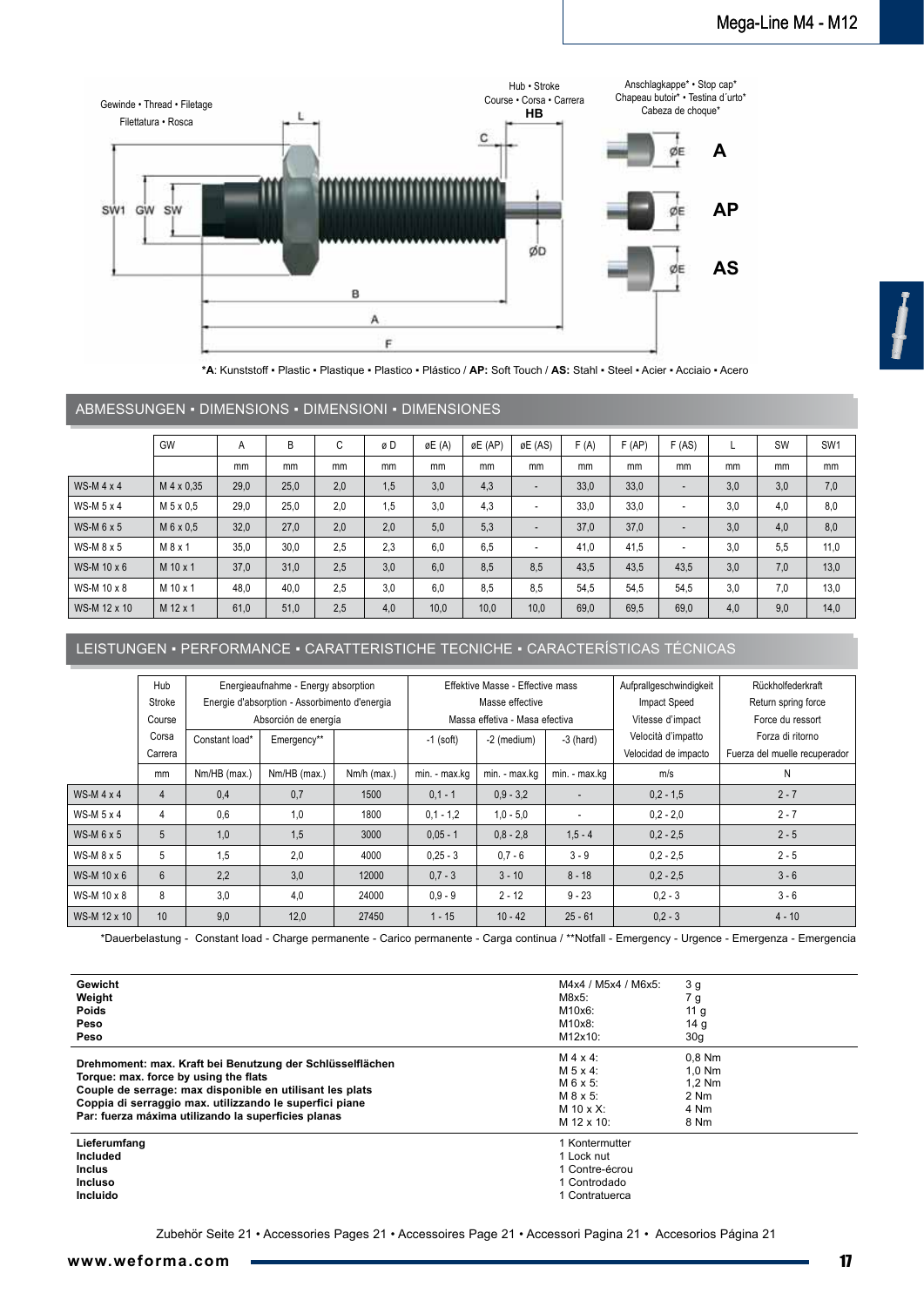# Stoßdämpfer ▪ Shock Absorbers

Amortisseurs ▪ Deceleratori ▪ Amortiguadores



### D **VORTEILE**

| Lange Lebensdauer  Gehärtetes Führungslager                    |  |
|----------------------------------------------------------------|--|
|                                                                |  |
|                                                                |  |
| Temperaturbereich -20°C - +80°C (optional: -50°C - +120°C)     |  |
|                                                                |  |
| Sonderausführungen ab Lager lieferbar  Edelstahl (Seite 56,57) |  |
|                                                                |  |
|                                                                |  |

#### GB **BENEFITS**

| Piston: Hardened, Aluminium-Titanium-Nitride coated              |
|------------------------------------------------------------------|
|                                                                  |
| Temperature -20°C - +80°C (option: -50°C - +120°C )              |
|                                                                  |
| Special models available from stock Stainless steel (Page 56,57) |
|                                                                  |
|                                                                  |

### F **AVANTAGES**

| Piston: Trempé, avec nitruration Aluminium-Titane           |  |
|-------------------------------------------------------------|--|
|                                                             |  |
| Températures-20°C - +80°C (option: -50°C - +120°C)          |  |
| Butée de fin de course intégrée  Sécurité max.              |  |
| Version spéciale disponible sur stock en INOX (page 56, 57) |  |
|                                                             |  |
|                                                             |  |

#### I **VANTAGGI**

| Pistone: Temprato rivestito di Nitrato di Alluminio Titanio |
|-------------------------------------------------------------|
|                                                             |
| Temperatura  -20°C - +80°C (opzione: -50°C - +120°C)        |
|                                                             |
|                                                             |
|                                                             |
|                                                             |
|                                                             |

#### E **VENTAJAS**

| Émbolo de mayor tamaño  Máx. + 400% Energía          |  |
|------------------------------------------------------|--|
|                                                      |  |
|                                                      |  |
|                                                      |  |
|                                                      |  |
| Temperaturas-20°C - +80°C (opcional: -50°C - +120°C) |  |
|                                                      |  |
|                                                      |  |
|                                                      |  |
|                                                      |  |
|                                                      |  |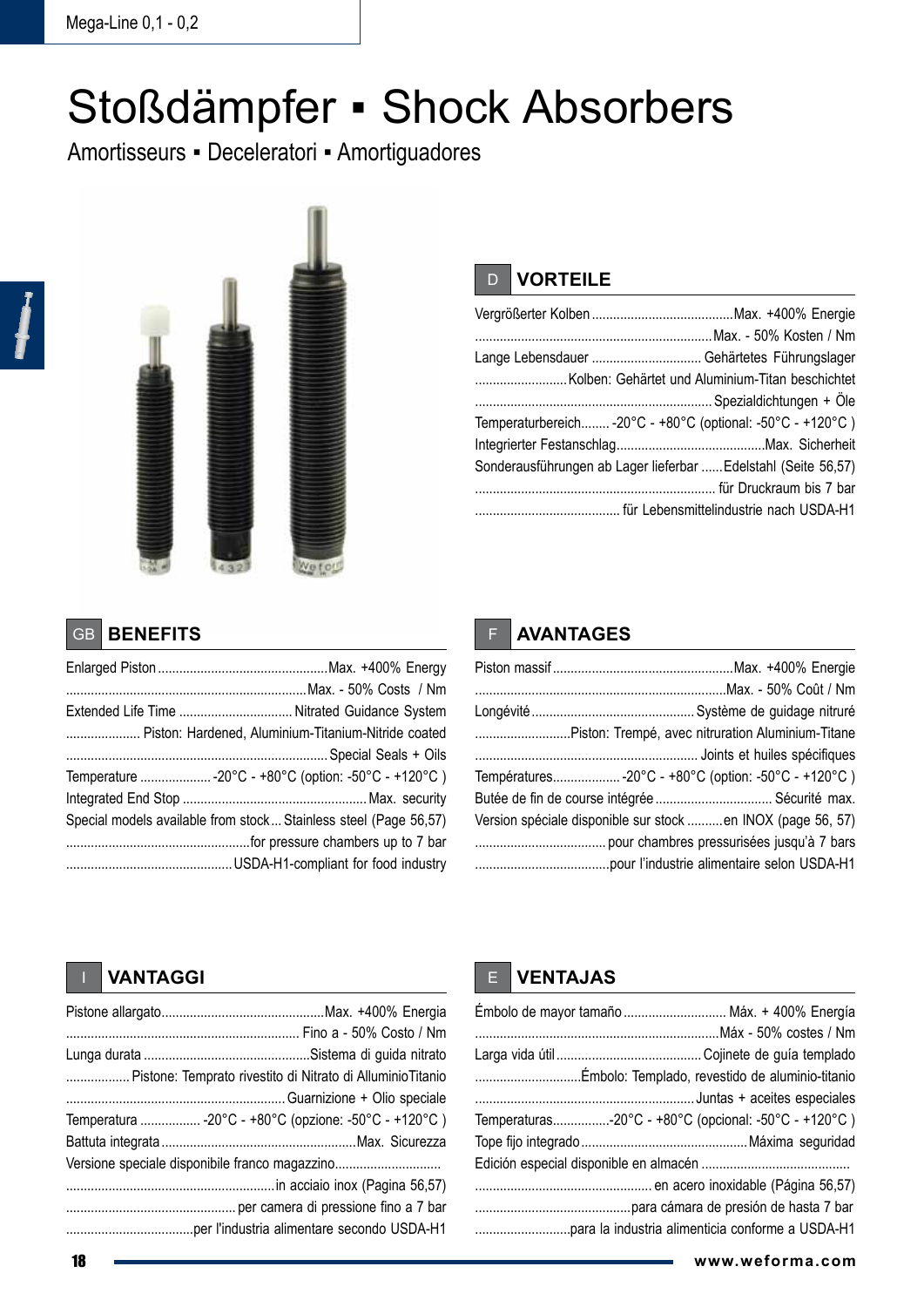Anschlagkappe\* • Stop cap\* Chapeau butoir\* • Testina d´urto\* Cabeza de choque\*



**\*A:** Kunststoff ▪ Plastic ▪ Plastique ▪ Plastico ▪ Plástico / **AP:** Soft Touch / **AS:** Stahl ▪ Steel ▪ Acier ▪ Acciaio ▪ Acero

ABMESSUNGEN ▪ DIMENSIONS ▪ DIMENSIONI ▪ DIMENSIONES

| ADIVIESSUNGEN • DIIVIENSIUNS • DIIVIENSIUNI • DIIVIENSIUNES |            |      |      |     |     |        |               |                          |      |              |                          |    |                 |                          |
|-------------------------------------------------------------|------------|------|------|-----|-----|--------|---------------|--------------------------|------|--------------|--------------------------|----|-----------------|--------------------------|
|                                                             | GW         | A    | B    | C   | øD  | øE (A) | øE (AP / AP2) | øE (AS)                  | F(A) | F (AP / AP2) | F(AS)                    |    | SW <sub>1</sub> | K                        |
|                                                             |            | mm   | mm   | mm  | mm  | mm     | mm            | mm                       | mm   | mm           | mm                       | mm | mm              | mm                       |
| <b>WE-M 0.1</b>                                             | M 8 x 1    | 56,0 | 45,0 | 2,5 | 2.5 | 6      | 6,5           | $\overline{\phantom{a}}$ | 61,5 | 63,0         |                          | 3  | 11              | 3,5                      |
| <b>WS-M 0.1</b>                                             | M 8 x 1    | 51,0 | 44.0 | 2.5 | 2.5 | 6      | 6,5           | $\overline{\phantom{a}}$ | 57,0 | 58,0         |                          | 3  | 11              |                          |
| WP-M 0.1                                                    | M 8 x 1    | 51,0 | 44.0 | 2.5 | 2.5 | 6      | 6,5           | $\overline{\phantom{a}}$ | 57,0 | 58,0         | $\overline{\phantom{a}}$ | 3  | 11              | $\overline{\phantom{a}}$ |
| WE-M 0.15                                                   | M 10 x 1   | 62,0 | 48.5 | 2.5 | 3.0 | 6      | 8,5           | 8.5                      | 68.5 | 68.5         | 68.5                     | 3  | 13              | 3.5                      |
| WS-M 0.15                                                   | M 10 x 1   | 59,5 | 49.5 | 2.5 | 3.0 | 6      | 8,5           | 8.5                      | 66,0 | 66,0         | 66,0                     | 3  | 13              | ٠                        |
| WP-M 0.15                                                   | M 10 x 1   | 59,5 | 49.5 | 2.5 | 3.0 | 6      | 8,5           | 8,5                      | 66,0 | 66,0         | 66,0                     | 3  | 13              | ٠                        |
| <b>WE-M 0.2</b>                                             | M 12 x 1   | 81,5 | 66,0 | 2,5 | 4.0 | 10     | 10,0          | 10 <sup>10</sup>         | 89,5 | 90,0         | 89,5                     | 4  | 14              | 3,5                      |
| <b>WS-M0.2</b>                                              | $M$ 12 x 1 | 77,0 | 65,0 | 2.5 | 4.0 | 10     | 10,0          | 10 <sup>10</sup>         | 85,0 | 86,0         | 85,0                     | 4  | 14              | $\overline{\phantom{a}}$ |
| WP-M 0.2                                                    | M 12 x 1   | 77,0 | 65,0 | 2,5 | 4,0 | 10     | 10,0          | 10 <sup>°</sup>          | 85,0 | 86,0         | 85,0                     | 4  | 14              |                          |

#### LEISTUNGEN ▪ PERFORMANCE ▪ CARATTERISTICHE TECNICHE ▪ CARACTERÍSTICAS TÉCNICAS

| Hub - Stroke<br>Course - Corsa<br>Carrera |    | Energieaufnahme - Energy absorption<br>Energie d'absorption<br>Assorbimento d'energia - Absorción de energía |               | Effektive Masse - Effective mass - Masse effective - Massa effetiva - Masa efectiva |               |               |                |  |
|-------------------------------------------|----|--------------------------------------------------------------------------------------------------------------|---------------|-------------------------------------------------------------------------------------|---------------|---------------|----------------|--|
|                                           |    | Constant load*                                                                                               |               | $-1$ (soft)                                                                         | -2 (medium)   | $-3$ (hard)   | -4 (very hard) |  |
|                                           | mm | Nm/HB (max.)                                                                                                 | $Nm/h$ (max.) | min. - max.kg                                                                       | min. - max.kg | min. - max.kg | min. - max.kg  |  |
| WE-M 0.1                                  |    | 4                                                                                                            | 14.400        | $0.65 - 50$                                                                         |               |               |                |  |
| <b>WS-M0.1</b>                            |    | 4                                                                                                            | 14.400        | $0.65 - 2.0$                                                                        | $1,3 - 5,5$   | $1,7 - 50$    |                |  |
| WP-M 0.1                                  |    | 4                                                                                                            | 14.400        | $0.3 - 0.9$                                                                         | $0.65 - 2.0$  | $1,8 - 8$     |                |  |
| WE-M 0,15                                 | 10 | 15                                                                                                           | 24.000        | $1,0 - 500$                                                                         |               | ۰.            |                |  |
| WS-M 0,15                                 | 10 | 15                                                                                                           | 24.000        | $1,6 - 7,5$                                                                         | $6.1 - 71$    | $61 - 252$    | 232 - 750      |  |
| WP-M 0,15                                 | 10 | 15                                                                                                           | 24.000        | $1.0 - 2.2$                                                                         | $2,0 - 7,5$   | $6.1 - 71$    |                |  |
| <b>WE-M 0.2</b>                           | 12 | 22                                                                                                           | 35.200        | $9 - 800$                                                                           |               |               |                |  |
| WS-M 0.2                                  | 12 | 22                                                                                                           | 35.200        | $2,0 - 11$                                                                          | $10 - 107$    | $104 - 360$   | $343 - 1.100$  |  |
| WP-M 0,2                                  | 12 | 22                                                                                                           | 35.200        | $1, 5 - 2, 8$                                                                       | $2 - 21$      | $17 - 92$     |                |  |

\*Dauerbelastung - Constant load - Charge permanente - Carico permanente - Carga continua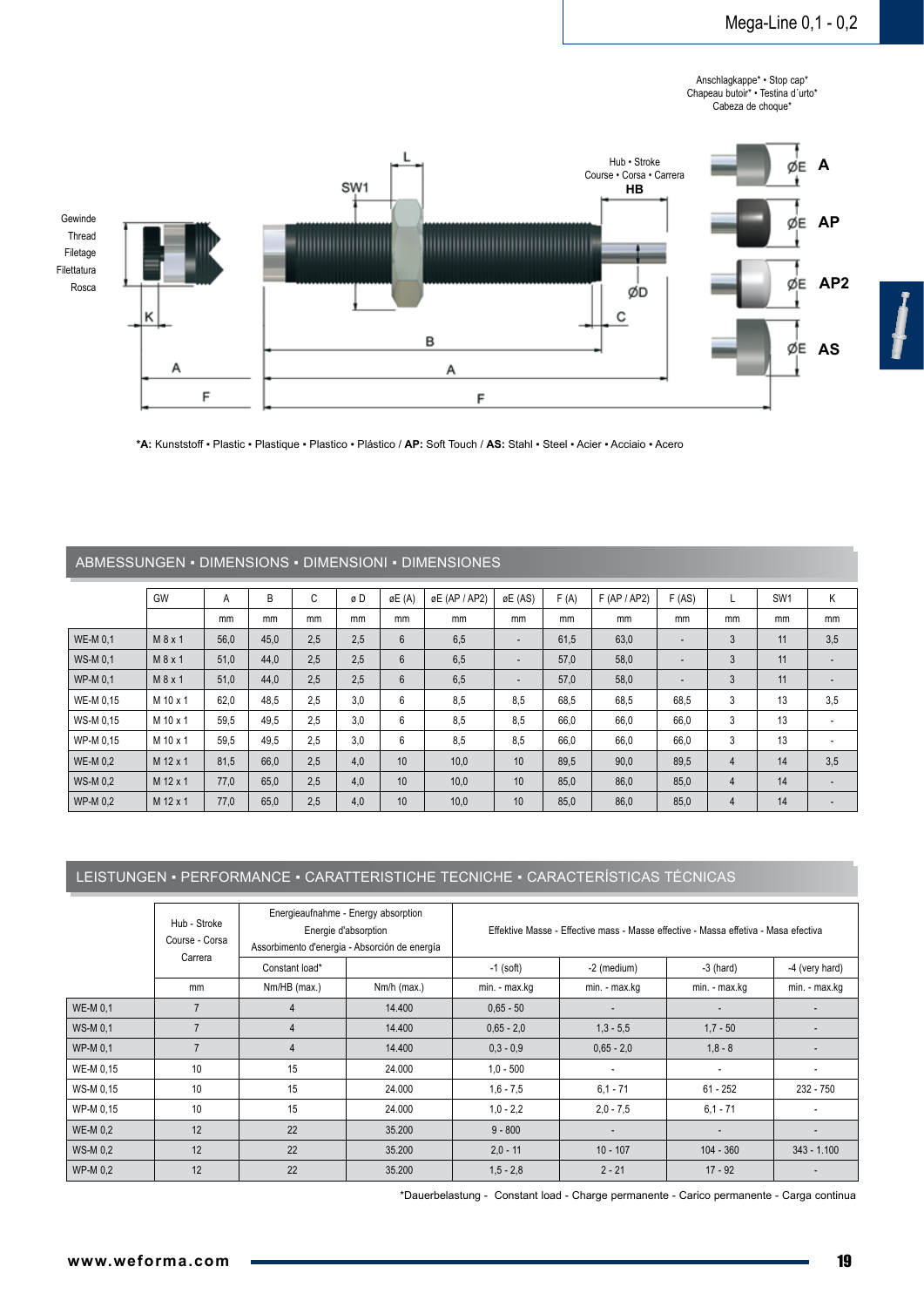| <b>D</b>   TECHNISCHE DATEN |
|-----------------------------|
|                             |

| Gewicht                                                         | 0,1:10 g<br>0,15:20 g<br>0.2 : 36 g                                                  |
|-----------------------------------------------------------------|--------------------------------------------------------------------------------------|
| Aufprallgeschwindigkeit                                         | $WE-M: 0.2 - 3.5 m/s$<br>$WS-M: 0.2 - 5.0 m/s$<br>$WP-M: 0.2 - 5.0 m/s$              |
| Rückholfederkraft                                               | $0.1:2.5$ N/min - 6 N/max<br>$0.15:3.6$ N/min - 8 N/max<br>$0.2:3.5$ N/min - 7 N/max |
| Drehmoment: max.<br>Kraft bei Benutzung der<br>Schlüsselflächen | $0.1:2$ Nm<br>$0.15:6$ Nm<br>0.2:10 Nm                                               |
| Temperaturbereich                                               | $-20^{\circ}$ C - +80 $^{\circ}$ C<br>optional: $-50^{\circ}$ C - $+120^{\circ}$ C   |
| Gehäuse                                                         | ProSurf                                                                              |
| Kolbenstange                                                    | Gehärteter rostfreier Stahl                                                          |
| RoHS - konform                                                  | Richtlinie 2002/95/EG                                                                |
| Lieferumfang                                                    | 1 Kontermutter                                                                       |

# F **Données Techniques**

| Poids                                                          | 0,1:10 g<br>0,15:20 g<br>$0,2:36$ g                                                  |
|----------------------------------------------------------------|--------------------------------------------------------------------------------------|
| Vitesse d'impact                                               | $WE-M: 0.2 - 3.5 m/s$<br>$WS-M: 0.2 - 5.0 m/s$<br>$WP-M: 0.2 - 5.0 m/s$              |
| Force du ressort                                               | $0.1:2.5$ N/min - 6 N/max<br>$0.15:3.6$ N/min - 8 N/max<br>$0.2:3.5$ N/min - 7 N/max |
| Couple de serrage: max<br>disponible en utilisant les<br>plats | $0.1:2$ Nm<br>$0.15:6$ Nm<br>0.2:10 Nm                                               |
| <b>Températures</b>                                            | $-20^{\circ}$ C - +80 $^{\circ}$ C<br>option: -50°C - +120°C                         |
| Corps                                                          | ProSurf                                                                              |
| Tige de piston                                                 | Acier trempé inoxydable                                                              |
| <b>RoHS</b> - conformes                                        | Directive 2002/95/EC                                                                 |
| <b>Inclus</b>                                                  | 1 Contre-écrou                                                                       |

# GB **specifications**

| Weight                                   | 0.1:10q<br>0,15:20 g<br>0.2 : 36 g                                                   |
|------------------------------------------|--------------------------------------------------------------------------------------|
| <b>Impact Speed</b>                      | $WE-M: 0.2 - 3.5 m/s$<br>$WS-M: 0.2 - 5.0 m/s$<br>$WP-M: 0,2 - 5,0$ m/s              |
| <b>Return spring force</b>               | $0.1:2.5$ N/min - 6 N/max<br>$0.15:3.6$ N/min - 8 N/max<br>$0.2:3.5$ N/min - 7 N/max |
| Torque: max. force by<br>using the flats | $0.1:2$ Nm<br>$0.15:6$ Nm<br>$0.2:10$ Nm                                             |
| Temperature                              | $-20^{\circ}$ C - +80 $^{\circ}$ C<br>option: -50°C - +120°C                         |
| Housing                                  | ProSurf                                                                              |
| <b>Piston rod</b>                        | Hardened stainless steel                                                             |
| RoHS - conform                           | Directive 2002/95/EC                                                                 |
| <b>Included</b>                          | 1 Lock nut                                                                           |

# **I** DATI TECNICI

| Peso                                                          | 0.1:10q<br>0,15:20 g<br>0.2:36q                                                        |
|---------------------------------------------------------------|----------------------------------------------------------------------------------------|
| Velocità d'impatto                                            | $WE-M: 0.2 - 3.5 m/s$<br>$WS-M: 0.2 - 5.0$ m/s<br>$WP-M: 0.2 - 5.0 m/s$                |
| Forza di ritorno                                              | $0.1 : 2.5$ N/min - 6 N/max<br>$0.15:3.6$ N/min - 8 N/max<br>$0.2:3.5$ N/min - 7 N/max |
| Coppia di serraggio max.<br>utilizzando le superfici<br>piane | $0.1:2$ Nm<br>$0.15:6$ Nm<br>0.2:10 Nm                                                 |
| <b>Temperatura</b>                                            | $-20^{\circ}$ C - +80 $^{\circ}$ C<br>opzione: $-50^{\circ}$ C - $+120^{\circ}$ C      |
| Corpo                                                         | ProSurf                                                                                |
| Stelo del pistone                                             | Acciaio temprato inossidabile                                                          |
| RoHS - conforme                                               | Direttiva 2002/95/EC                                                                   |
| <b>Incluso</b>                                                | 1 Controdado                                                                           |

# E **Datos técnicos**

| Peso                                                      | 0,1:10 g<br>0,15:20 g<br>0.2 : 36 g                                                  |
|-----------------------------------------------------------|--------------------------------------------------------------------------------------|
| Velocidad de impacto                                      | $WE-M: 0.2 - 3.5 m/s$<br>$WS-M: 0.2 - 5.0 m/s$<br>$WP-M: 0,2 - 5,0 m/s$              |
| Fuerza del muelle<br>recuperador                          | $0.1:2.5$ N/min - 6 N/max<br>$0.15:3.6$ N/min - 8 N/max<br>$0,2:3,5$ N/min - 7 N/max |
| Par: fuerza máxima<br>utilizando la superficies<br>planas | $0.1:2$ Nm<br>$0.15:6$ Nm<br>0.2:10 Nm                                               |
| Temperaturas                                              | $-20^{\circ}$ C - +80 $^{\circ}$ C<br>opcional: -50°C - +120°C                       |
| Carcasa                                                   | ProSurf                                                                              |
| Vástago del émbolo                                        | Acero inoxidable templado                                                            |
| RoHS - y que cumplan                                      | Directiva 2002/95/CE                                                                 |
| Incluido                                                  | 1 Contratuerca                                                                       |